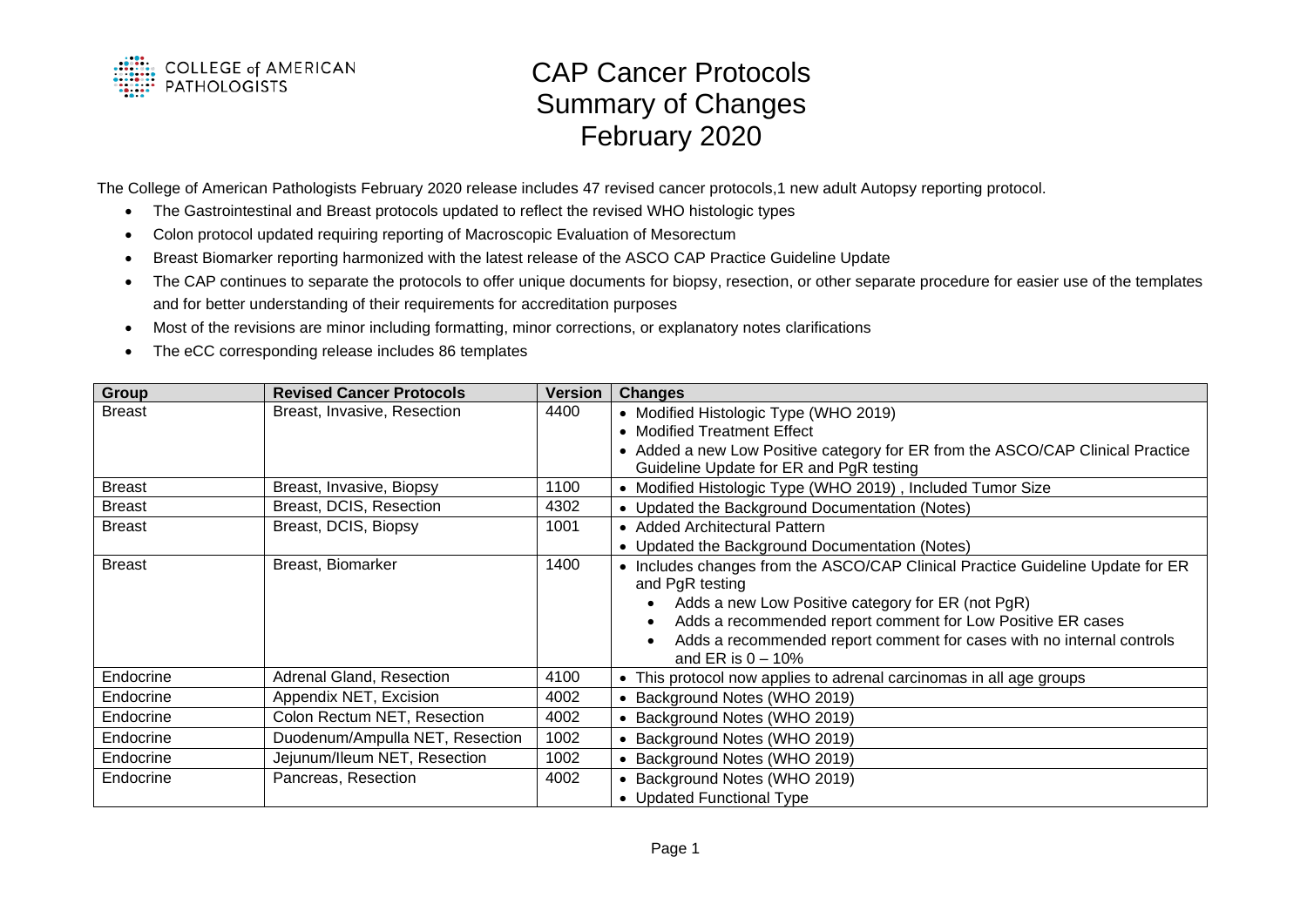

## CAP Cancer Protocols Summary of Changes February 2020

| Group                      | <b>Revised Cancer Protocols</b>                   | <b>Version</b> | <b>Changes</b>                                                                          |
|----------------------------|---------------------------------------------------|----------------|-----------------------------------------------------------------------------------------|
| Endocrine                  | Stomach NET, Gastrectomy (Partial<br>or Complete) | 4002           | • Background Notes (WHO 2019)                                                           |
| Female Reproductive        | Endometrium, Hysterectomy                         | 4102           | • Updated the Background Documentation (Notes)                                          |
| Female Reproductive        | Ovary Fallopian, Resection                        | 1110           | • pT3 - Minor typographical correction                                                  |
|                            |                                                   |                | • Added Neoplastic cells (applicable only to borderline / atypical proliferative tumor) |
|                            |                                                   |                | to Peritoneal/Ascitis Fluid                                                             |
| Female Reproductive        | Uterine Cervix, Excision                          | 4300           | • Extent of Invasion                                                                    |
| <b>Female Reproductive</b> | Uterine Cervix, Resection                         | 4300           | • Extent of Invasion                                                                    |
| Female Reproductive        | Vagina, Resection                                 | 4201           | • Updated footnotes                                                                     |
| Female Reproductive        | Vulva, Resection                                  | 4101           | • Footnotes                                                                             |
| Gastrointestinal           | <b>GIST Biomarkers</b>                            | 1002           | • Revised the Explanatory Notes for Immunohistochemistry and Molecular analysis         |
| Gastrointestinal           | Ampulla Vater, Resection                          | 4100           | • Histologic Type (WHO 2019)                                                            |
| Gastrointestinal           | Distal Extrahepatic Bile Ducts,                   | 4100           | • Histologic Type (WHO 2019)                                                            |
|                            | Resection                                         |                |                                                                                         |
| Gastrointestinal           | Gallbladder, Resection                            | 4100           | • Histologic Type (WHO 2019)                                                            |
| Gastrointestinal           | Hepatocellular, Resection                         | 4100           | • Histologic Type (WHO 2019)                                                            |
| Gastrointestinal           | Intrahepatic Bile Ducts, Resection                | 4100           | • Histologic Type (WHO 2019)                                                            |
| Gastrointestinal           | Pancreas (Exocrine), Resection                    | 4100           | • Histologic Type (WHO 2019)                                                            |
| Gastrointestinal           | Perihilar Bile Duct, Resection                    | 4100           | • Histologic Type (WHO 2019)                                                            |
| Gastrointestinal           | Anus, Excision                                    | 4100           | • Histologic Type (WHO 2019)                                                            |
|                            |                                                   |                | • Modified Margins section                                                              |
|                            |                                                   |                | • Resection and biopsy case summaries separated into discrete cancer protocols          |
| Gastrointestinal           | Anus, Resection                                   | 4100           | • Histologic Type (WHO 2019)                                                            |
|                            |                                                   |                | • Resection and biopsy case summaries separated into discrete cancer protocols          |
| Gastrointestinal           | Appendix, Excision                                | 4100           | • Histologic Type (WHO 2019)                                                            |
| Gastrointestinal           | Colon and Rectum, Biopsy                          | 4100           | • Resection and biopsy case summaries separated into discrete cancer protocols          |
|                            |                                                   |                | • Histologic Type (WHO 2019)                                                            |
| Gastrointestinal           | Colon and Rectum, Resection                       | 4100           | • Resection and biopsy case summaries separated into discrete cancer protocols          |
|                            |                                                   |                | • Histologic Type (WHO 2019)                                                            |
|                            |                                                   |                | • Macroscopic Evaluation of Mesorectum (required for rectal cancers)                    |
|                            |                                                   |                | • Modified Margins section                                                              |
| Gastrointestinal           | Esophagus, Surgical Resection                     | 4100           | • Histologic Type (WHO 2019)                                                            |